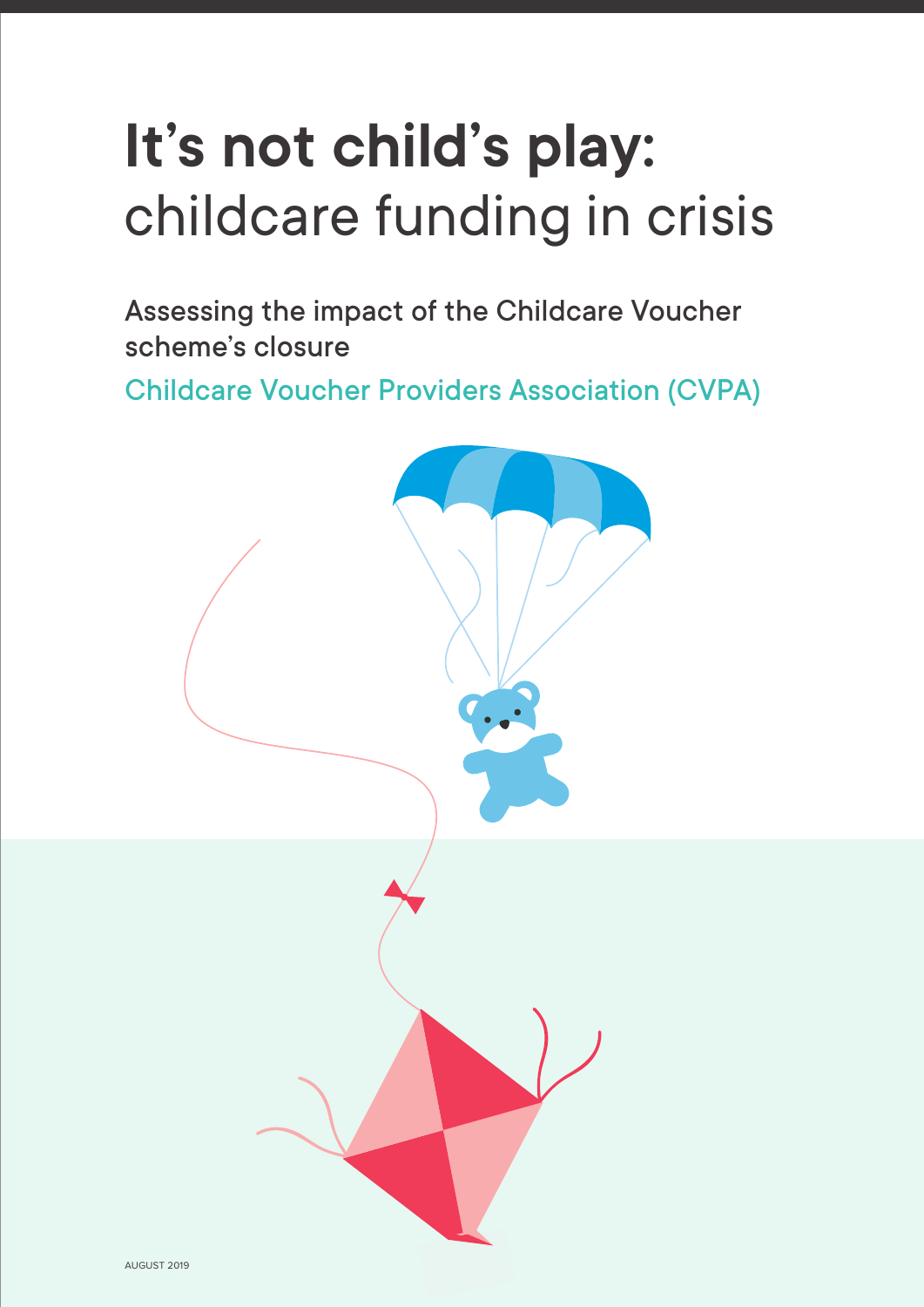## **Foreword**

Childcare is an emotive subject. Finding, and paying for, high-quality childcare is a decision many parents agonise over, and it can be difficult to manage the separation, anxiety, and often guilt that comes from leaving your child with a stranger.

However, millions of parents across the UK rely on childcare. It not only leads to better social and academic outcomes for children, but allows parents to provide for their families and have successful and rewarding careers.

It enables parents to return, get into, and progress in work – ensuring a workforce that is productive, gender-balanced, and motivated to deliver results. This helps the UK economy grow and thrive.

The UK's childcare sector is at crisis-point. Childcare fees are increasing year on year, overtaking wages, while nurseries and childminders are struggling to make ends meet to deliver care sustainably.

More and more parents, saddled with these rising costs, find their ability to work dependent on affordable childcare, with many questioning their ability to work at all. Despite ongoing efforts to redress the gender imbalance, this has a disproportionate effect on working mothers.

There is no one-size fits all solution to childcare, and options need to be flexible. Funded entitlements, including the 15 and 30-hours policies, are undoubtedly important, but only address one side of the coin.

The Childcare Voucher scheme has been a hugely popular parental-support subsidy since its inception in 2005, helping millions of working parents to pay for childcare and progress in their careers.

The government's decision to close the scheme to new entrants in October 2018 has shut out hundreds of thousands of families from this vital source of support. For many, this has been the tipping point when deciding whether to continue working – parents are increasingly having to make the choice to stay at home to raise their children and avoid costly childcare costs, depriving the workforce of their skills and limiting their own career development.

The government's planned replacement to Childcare Vouchers, Tax-Free Childcare, simply doesn't replicate the same level of support Childcare Vouchers offer.

This is clearly demonstrated by the underwhelming take-up figures for Tax-Free Childcare, the huge numbers of parents remaining on Childcare Vouchers, and by our survey results.

This report seeks to understand the impact the Childcare Voucher closure has had on parents, employers and childcare providers. The evidence is drawn from extensive surveys of these groups, and is intended to inform a debate about where childcare policy should go next.

Now, more than ever, it is vital the UK finds a better solution for working parents' childcare needs. This has to involve government, parents, employers, and childcare providers – all working together.

### **Jacquie Mills, Chair of the Childcare Voucher Providers Association**



### **Contents**

| 01 | Foreword                                  |
|----|-------------------------------------------|
| 02 | <b>Executive Summary</b>                  |
| 04 | Parents increasingly struggle to progress |
|    | or stay in work                           |
| 10 | Unlocking productivity in the             |
|    | workplace                                 |
| 14 | Childcare providers under more            |
|    | pressure than before                      |
| 18 | Cost-benefit analysis                     |
| 22 | <b>Conclusions and recommendations</b>    |
| 23 | <b>Appendices</b>                         |

24 Bibliography and Methodology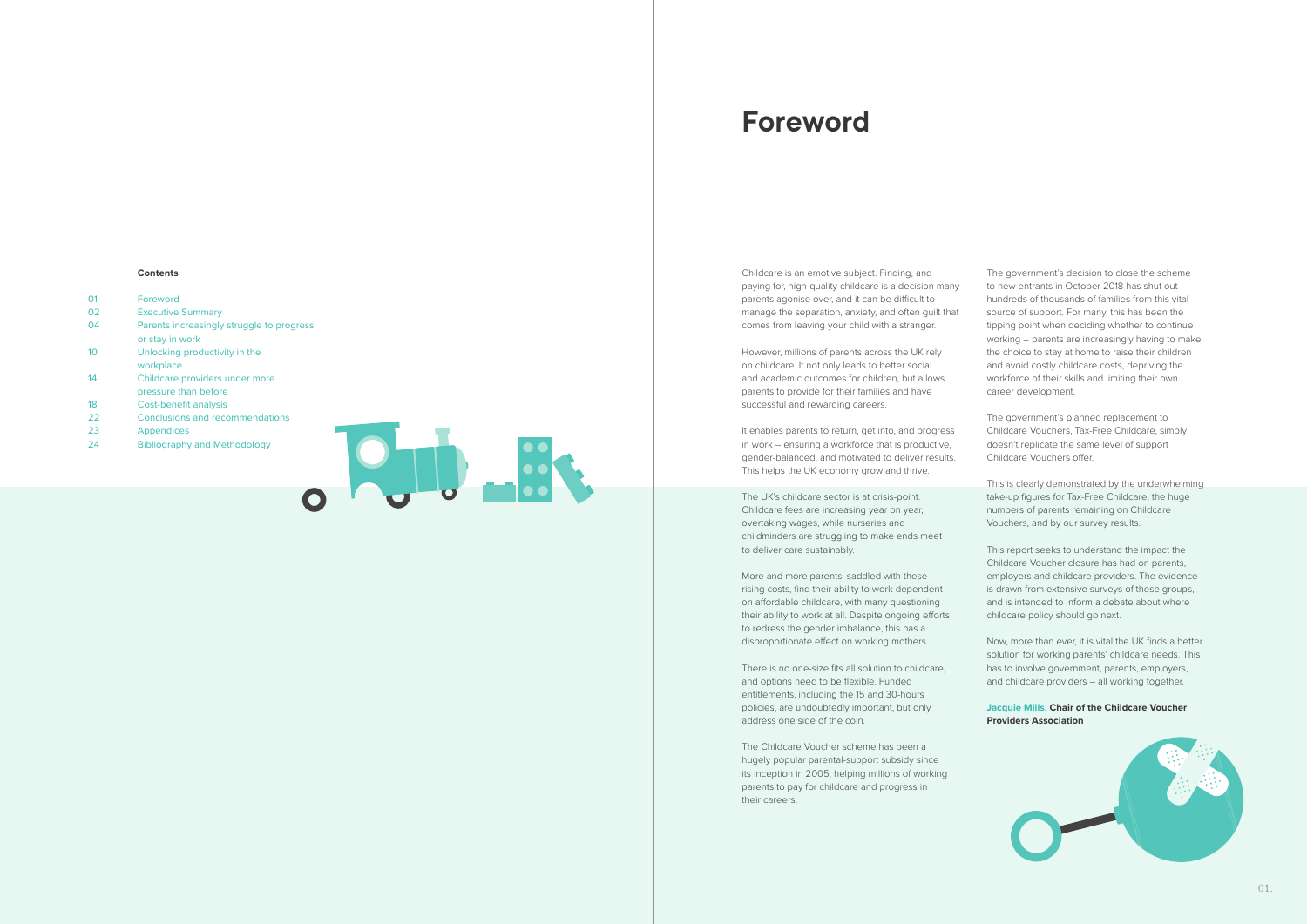## **Executive summary**

Several months on from the grandfathering of the Childcare Voucher scheme, it is clear its closure to new joiners has had a significantly negative impact on working families, employers and childcare providers across the country.



The results show a worrying picture for working families across the UK.

Since the closure of Childcare Vouchers, parents have told us how they're worse off financially and struggling to get back to work or change jobs, restricting their ability to progress in their careers.

Employers are finding lower levels of staff satisfaction among their working parents and have reported a 'two-tier system' in their workplace – where some employees have access to childcare support while others don't.

At the same time, childcare providers are under more pressure than ever before. With additional burdens brought about by Tax-Free Childcare, they're spending more time helping parents navigate a complex, challenging new system,

Across six weeks, the Childcare Voucher Providers Association (CVPA) ran four surveys to gain a better understanding of the impact of the closure of Childcare Vouchers.

Parents, employers, and childcare providers told us their views and experiences of the scheme, and how its closure is affecting their lives, families, careers, and businesses.

instead of doing what they do best – providing care and support to the children they look after.

Our findings send a clear message to government that childcare has to provide flexibility and choice.





Childcare support needs to offer working families the opportunity to choose what works best for them. It needs to break down the barriers to career progression and extend opportunities to working parents, enabling employers to attract the best talent into the workforce. Finally, it has to be simple, allowing every parent to access the support they need, and equipping them with the freedom to use that support as they choose.

The quickest and simplest way to achieve this is to reopen Childcare Vouchers to new entrants, indefinitely – all working families deserve a choice.



- **Parents are increasingly struggling to progress or stay in work, with Tax-Free Childcare not offering the same level of support as Vouchers and many unable to meet the rising costs of childcare.**
- **Employers are finding employees on Tax-Free Childcare have lower levels of morale and many have reported a 'two-tier system' in their workplace between those who have Vouchers and those who don't.**
- **Childcare providers are spending more of their time supporting parents to navigate a complex system rather than doing what they do best – providing high quality childcare.**

Childcare Tax-Free Vouchers Childcare

Preferred scheme:







Those who missed out 964





### **KEY FINDINGS** SINCE VOUCHERS CLOSED **SURVEY RESPONSES**

### **Employers**

### **Childcare providers**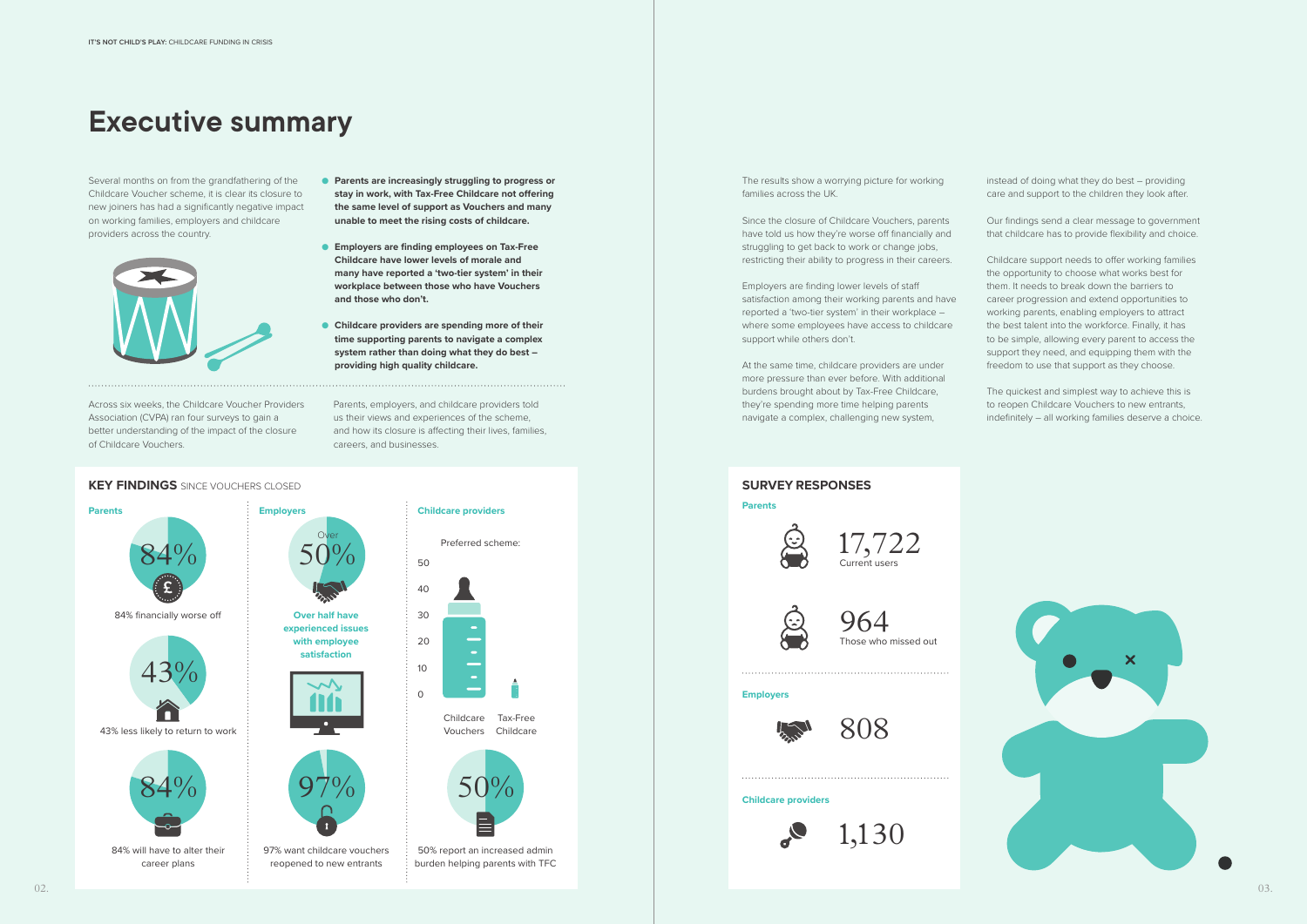## **Parents increasingly struggle to progress or stay in work**

More than **80% of parents** are financially worse off now Childcare Vouchers have closed, and **nine in ten** would sign up to the scheme if it were reopened to new entrants.

More than **40% of parents** said returning to work is less attractive as a result of the closure.

Since the scheme closed to new entrants on 4th October 2018, parents have been left worse off and with fewer options for childcare support. Childcare Vouchers' nominal replacement, Tax-Free Childcare has consistently reported low take-up, with recent figures showing 80% of parents are not accessing the support they're entitled to.<sup>1</sup>

More than **80% of parents** said the Childcare Voucher closure means they will have to alter their career plans in the future.

Childcare Vouchers are a lifeline for working families across the UK. Since running in their current format from 2005, Vouchers have helped millions of parents access childcare, get into work, and progress in their careers. For many working parents, they would struggle to manage work and family life without them.

**"A job move on 5th October has meant I've lost out on £900+ each year for the next 5 years due to the Childcare Voucher closure. I did not realise the implications of changing jobs, and did not have the opportunity to consider this huge financial loss that was about to affect me. I'm devastated."**

### **Rebecca, Parent**

**"I am a current Childcare Voucher user and I feel the closure of the scheme has had a huge impact on my career. I work in the public sector where austerity measures have halted any chance to advance within the organisation and any chance I have as a working mum of two to progress is to change employer.**

 **However having looked at applying for new jobs, I now realise I will be penalised by losing the Childcare Voucher scheme. The Tax-Free Childcare scheme will result in much lower financial benefit for me and my family."**

### **Tracy, Parent**

**" I am disappointed to have missed out on thousands of pounds worth of support because of the closure of Childcare Vouchers. We are very disappointed with the government's decision – we now do not have the same benefits as other parents. Tax-Free Childcare does not offer the same level of support."**

### **Emily, Parent**



<sup>1</sup> HMRC, *Tax-Free Childcare Statistics, December 2018,* 13 February 2019. The Consumer Price Index Rate for 2018 ranged from 2.7% in Q1 to 2.3% in Q4). Correctionally and Childcare, Childcare, Childcare Survey 2019, 28 F

 **Chris,** a working father who's claimed Childcare Vouchers for a number of years told us: **" I've always been impressed with the process and it's a shame the government has now closed the scheme."**

**Tom,** a father of two, said:

**" It's an excellent scheme that helps working families like me and my partner. We'd struggle to manage without it."**



At the same time, childcare costs are rising faster than wages, with Coram's 2019 Annual Childcare Survey highlighting a 3% increase in prices this year.2 With these costs rising, parents are increasingly finding their decision to work depends on the availability of affordable childcare – with many questioning their ability to work at all.

As our survey shows, support for the Childcare Voucher scheme has continued to grow despite its closure. With more than 17,000 responses from current users and around 1,000 parents who've missed out, it's clearer than ever parents value the flexibility, choice and support Childcare Vouchers offer.

The CVPA, alongside the overwhelming majority of our survey's respondents, believe all working parents deserve that choice.

### **Parents overwhelmingly happy with their experience of the Voucher scheme**

Since 2005, Childcare Vouchers have been a convenient and reliable way for working parents to pay for childcare.

The overwhelming majority (98%) of respondents to our survey agreed or strongly agreed they are happy with their experience as a Voucher scheme user, and we've heard countless stories of how they've supported – and continue to support – working families.

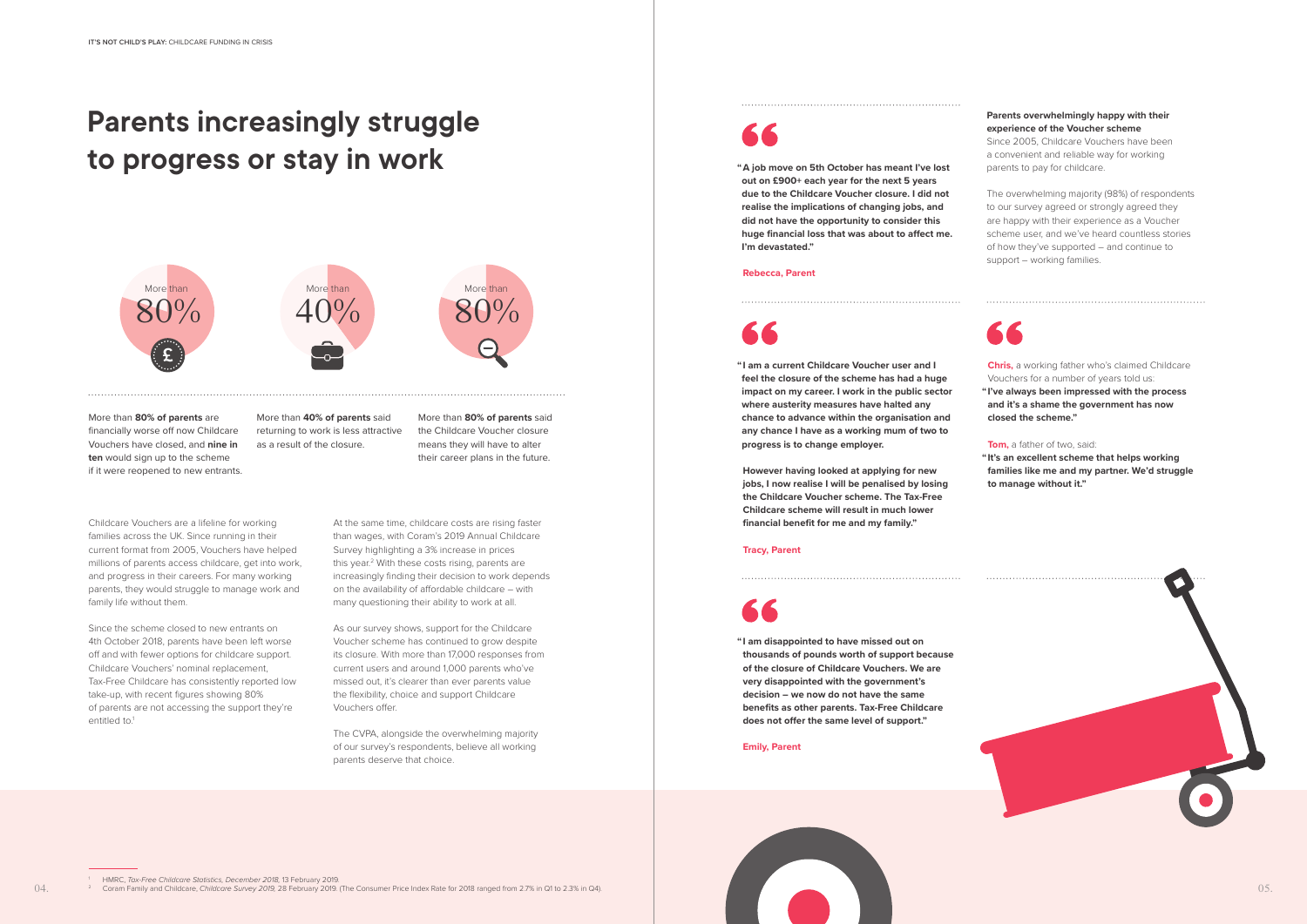### **The scheme's closure is impacting parents' ability to progress or stay in work**

One of the starkest findings from our survey was the effect the closure is having on parents' careers.

As the Childcare Voucher scheme has been 'grandfathered', those currently claiming the scheme can continue to do so as long as they remain eligible and do not change employer.

However, for the hundreds of thousands of parents with children born after 4th October 2018, families not registered before this date, and current users who change employers, or have a change in circumstances, are locked out from this vital childcare support.

More than 40% of respondents weren't aware that if they changed employer, they'd lose their eligibility to claim Childcare Vouchers.

### **Lin,** a mother who just returned to work after maternity leave said:

Our survey also highlighted the implications the closure is having on parents' future career plans. 37% said the loss of Vouchers will have a large impact on their careers, while 26% reported a medium impact. More than 40% of parents also said the idea of returning to work has become less attractive now they can't claim support under the scheme.

### **An anonymous parent said:**

**" I won't be entitled to sign up to Childcare Vouchers if I changed employer. With other financial losses, it is likely I will be forced to stay with my current employer despite having limited ability to develop as a professional female engineer, whilst also being a single mum. I will also be forced to suffer the increasing negative impact on my mental health caused by issues with my current employer."**

Ò.

More worrying, however, is that the scheme has fallen below parents' expectations on quality. In October 2018, failings with the scheme led to delays of up to a week for 22,000 payments, while as at 31st March 2019, around 5,500 complaints had been made about the Childcare Service<sup>3</sup>

> **" I missed out on signing up to receive childcare vouchers. My childcare costs are astronomical now which effectively means that I am financially working for nothing as my wage just covers childcare costs. How can we encourage women to go back to work yet not help with their childcare costs?"**

**Becky O'Connor,** a personal finance specialist at Royal London, told us that, having used both systems, the Tax-Free Childcare platform is incredibly complex to navigate.

> **Rebecca,** who moved jobs on 5th October 2018 – one day after the closure – told us:

**" I did not realise the implications of changing jobs and did not have the opportunity to consider this huge financial loss that was about to affect me. The changes and closure have had a big impact on me and will continue to do so for the next five years – I'm devasted."**

### **Danier,** a single mother of two, told us:

**" As a single mother with virtually no help, I missed out on Childcare Vouchers because I wasn't aware of the change. I believe the government Tax-Free Childcare scheme isn't enough to support parents looking at the cost of childcare. I suggest they bring back our workplace Childcare Vouchers."**

### **Jenny,** a mother of four-year-old twins, said:

**" If I now decided to move jobs, I would lose the benefit of Vouchers. In my view, this would actually negatively impact my career."**

More concerning were the personal stories we were hearing from parents:

**Annie,** who moved with her husband from Childcare Vouchers to Tax-Free Childcare told us the scheme was **"a nightmare"** and she'd spent **"so much time on the phone"** trying to sort out her account. She wished she'd never left the Childcare Voucher scheme.

Another parent told us that even though she's better off on Tax-Free Childcare than Vouchers, in practice, **"it's been so complex and timeconsuming I wish I'd never left Vouchers."**

Tax-Free Childcare, by comparison, has consistently fallen below expectations on take-up, with recent data showing only a fifth of eligible families have used it to pay for childcare.

Parents have been left angry and frustrated while carers are left unpaid.

Parents have to administer and manage the process themselves, setting up their online account and reconfirming their eligibility every three months – even if there are no changes to their circumstances. If they fail to do so, they risk being denied access to all support.



### **Parents working in the NHS**

The Childcare Voucher closure has been particularly problematic for parents working in the NHS. **Amy,** a doctor currently in training for a consultant post, must rotate through hospitals every 6 months. Yet, every time she rotates to a new position, she is classified as having changed employer and will therefore be removed from the Childcare Voucher scheme.

She told us: **"Overall, my employer is Healthcare Education England (HEE) which I have been employed by since I graduated 8 years ago. But, under the Voucher scheme, each individual hospital trust is considered a new employer and so I will be losing out on my Vouchers, with no option but to use the new government scheme. This is not the best financial option for my family."**

**Kunal,** a trainee doctor working for the NHS at the Royal Berkshire Hospital in Reading recently moved to the John Radcliffe Hospital in Oxford and lost his Childcare Vouchers as he was considered a new user by changing employer.

Similarly, **Gemma** told us: **"I lost access to the Childcare Voucher scheme after my employment was transferred from one NHS organisation to another. I had no say in this transfer and did not realise it would affect my Vouchers until it was too late. My husband and I are missing out on around £900 per year when I am doing exactly the same job as I was before – it's not a supportive change to hard working families, I feel so unfairly penalised."**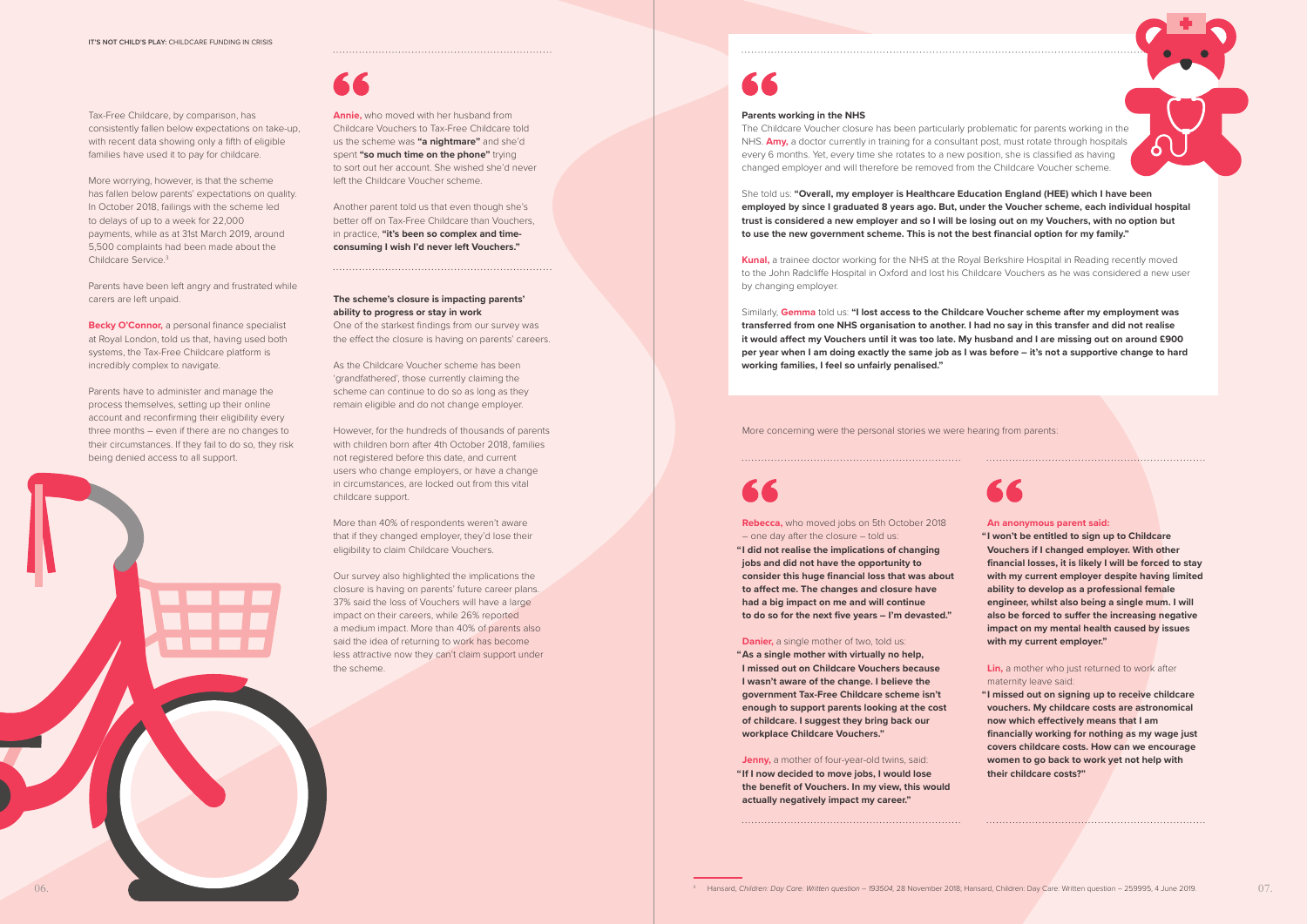### **Parents worse off on Tax-Free Childcare**

While some families are better off on Tax-Free Childcare – namely those who are self-employed, higher earners, and those with higher childcare costs – many have significantly lost out.

> This tends to benefit higher earners, particularly those in London and the South East. Department for Education data shows the average family in London will receive more than double as much support on Tax-Free Childcare as those in the North East.<sup>4</sup>

As our survey shows, more than four in five parents told us they'd be financially better off if the Childcare Voucher scheme was still open, while nine in ten would sign up to Vouchers if it was reopened to new entrants.

The Childcare Voucher scheme is progressive in nature, structured to benefit lower earners by basing qualifying support on income. Tax-Free Childcare, however, bases qualifying support on expenditure, so the more you spend the more you can save.

Additionally, recent Tax-Free Childcare statistics show that take-up of the scheme is highest in London and the South East of England, with 9,900 and 8,700 families having active accounts, respectively.5

Families are also able to combine the support they receive under Childcare Vouchers and Tax Credits/ Universal Credit – unlike with Tax-Free Childcare. Parents have told us this helps them transition out of the welfare system and onto Childcare Vouchers exclusively, before moving onto Tax-Free Childcare as their hours and childcare costs increase.

### **Aoife Hamilton,** Policy and Information Manager at Employers for Childcare, said:

**" Parents tell us every day about the challenges they face in paying for the childcare they need to allow them to go to work, with many questioning their ability to work at all. Closing Childcare Vouchers, has, for many families, increased this challenge with some receiving less support and others missing out entirely. Almost a year on, we continue to hear from parents impacted by the closure of the scheme to new entrants, particularly those who are now changing jobs and had not realised this would cause them to lose access to the support they previously received through Childcare Vouchers.**

 **Families should have access to the form of childcare support that best suits their individual circumstances which is why we are calling for a comprehensive and flexible package of childcare support for parents that includes Tax-Free Childcare and Childcare Vouchers. Re-opening the Childcare Voucher scheme to new entrants is a policy that is aligned with the Government's objectives, clearly has widespread support from parents, employers, and childcare providers and will be straightforward to implement as the necessary infrastructure is already in place, with the scheme continuing to be available for existing beneficiaries."**





 One of our respondents, who had to transfer from Vouchers to Tax-Free Childcare, told us: **" Although I am eligible for Tax-Free Childcare; I am worse off. I lose eligibility to my Child Tax Credit by signing up; adding insult to injury! I appreciate there are some families better off with this change but unfortunately at my expense!"**

The closure of Childcare Vouchers has had a wide-ranging impact on parents across the country. Most acutely, it has impacted the parents who need support most, namely lower earners who do not have access to benefits.

Its closure has been to the detriment of those least well-placed to manage the changes. This is happening within the workforce – creating an unfair two-tier system for parents, between those who can access the support they need and those who can't, and for others, leaving them trapped in roles from which they would have otherwise progressed.

## 66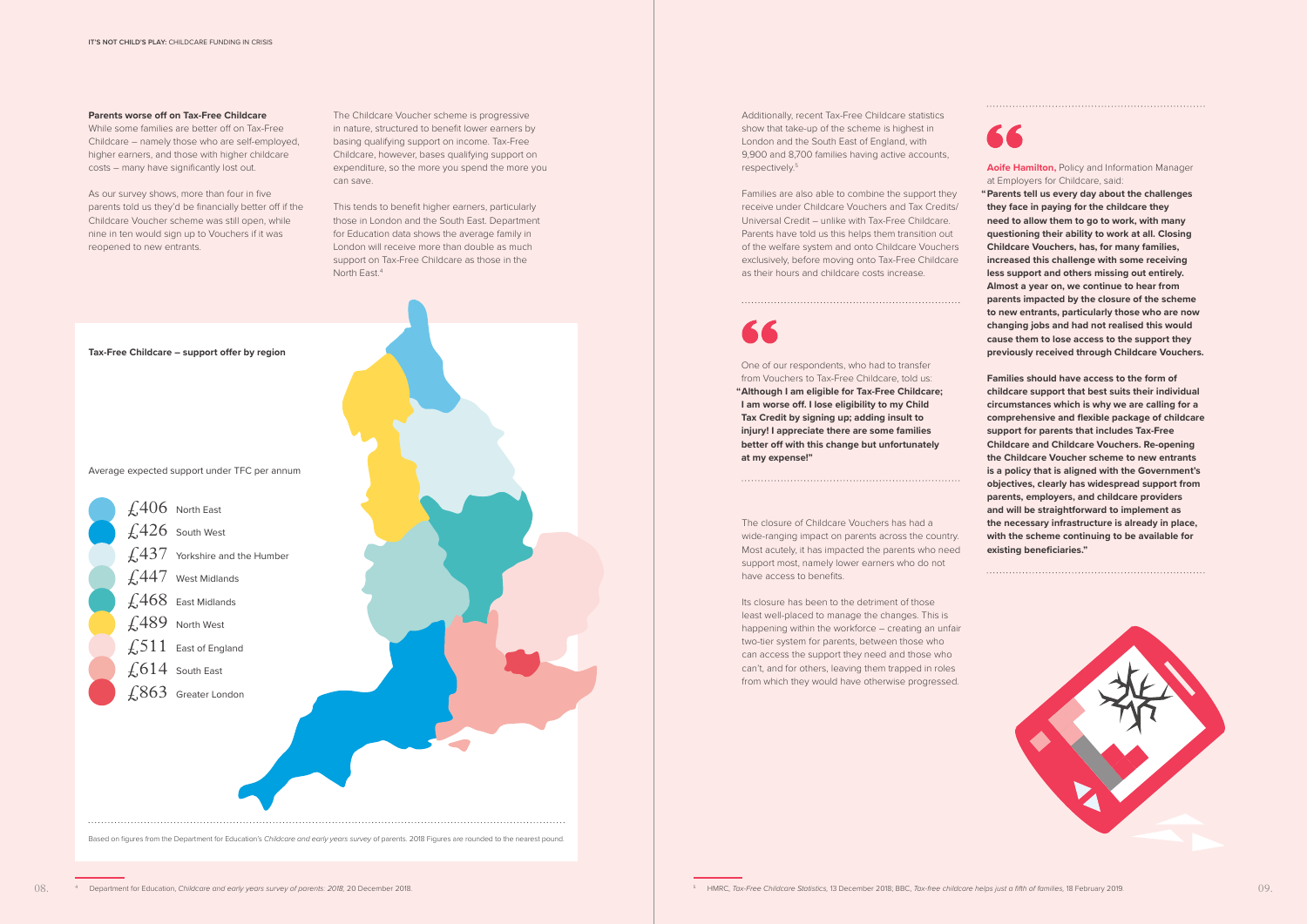## **Unlocking productivity in the workplace**



**97% of employers** would reintroduce Childcare Vouchers at their workplace if it was reopened indefinitely by government.

**Over half of employers** have experienced issues with employee satisfaction since the scheme closed to new entrants.

Almost **60% of employers** noticed improved satisfaction levels in employees using Childcare Vouchers, compared to those on Tax-Free Childcare.

As parents have told us time and time again, the childcare landscape is complicated and cumbersome, with many struggling to access the childcare support they require. This can have unintended consequences on employers.

Businesses across the UK rely on a productive workforce in order to grow and prosper – this is how the UK economy thrives and public services improve. With a high proportion of that workforce being parents, it is crucial to families, their employers, and the economy overall, that childcare support is flexible, affordable and accessible.

Since 2005, Childcare Vouchers have been a key part of the government's ambition to improve productivity by increasing labour force participation among parents. The scheme is a crucial link between employers and their staff, supporting recruitment and retention, helping employers recognise, understand, and assist with the difficulties working families face when combining work with childcare.

As our survey and interviews show, employers, business groups, and trade unions place considerable value on childcare. This ensures their workforce can keep doing what they do best. **Ian Cass, Chief Executive of the Forum of Private** Business (FPB), told us the scheme had formed an **"integral part"** of the ongoing conversation around employee wellbeing between businesses and their staff.

Respondents told us Childcare Vouchers not only provide working parents with vital financial support but boost employer-employee relationships and stimulate conversations about employee wellbeing. Since the scheme closed, businesses have identified lower staff morale and a two-tier system emerging in their workplace with those who can access Vouchers and those who can't.

**Ian Cass, Chief Executive of the FPB told us that: " Operating a Vouchers scheme in the workplace was a simple process, and the minor administrative outlay was far outweighed by the benefits it brought in."**

As our findings show, the overwhelming majority of employers across the country want the scheme reopened to new entrants because the working parents they employ will struggle to manage without it.

It stands to reason that the overwhelming majority (97%) of employers who responded to our survey would re-introduce the scheme in their workplace, if it was reopened by government. Last year, more than 280 employers of all sizes, representing 148,200 members of staff, including Kettle Foods and Barnardo's, pledged their support for the Voucher scheme.

### **Providing financial, as well as cultural, support in the workplace**

The closure of the Childcare Voucher scheme has been widely criticised by the business community. Employers told us the scheme provides an easy and convenient way for them to assist their working parents to claim vital financial support – free from tax and national insurance – which in turn enables them to better balance work and home commitments.

However, what's clear is that the scheme goes beyond just financial support.

The Childcare Voucher scheme creates a crucial link between employers and their employees, often acting as a catalyst for the conversation about how to achieve a positive work-life balance.

As well as facilitating discussions over the pressures of combining work and childcare, Childcare Vouchers have often led to the creation of family-friendly workplace practices – this includes flexible hours, opportunities to work from home, and onsite crèches. These allow parents to continue working productively, whilst also fostering good employer-employee relationships.





Employers have also told us they were happy to offer the Voucher scheme, as most administration was largely covered by Voucher providers.



 **Whilst big businesses can swallow the cost of a staff member leaving their job, smaller employers take a hit when their employees are forced to leave to raise their children."**

Employers recognise Childcare Vouchers are profamily, flexible and allow working parents greater choice when it comes to paying for childcare.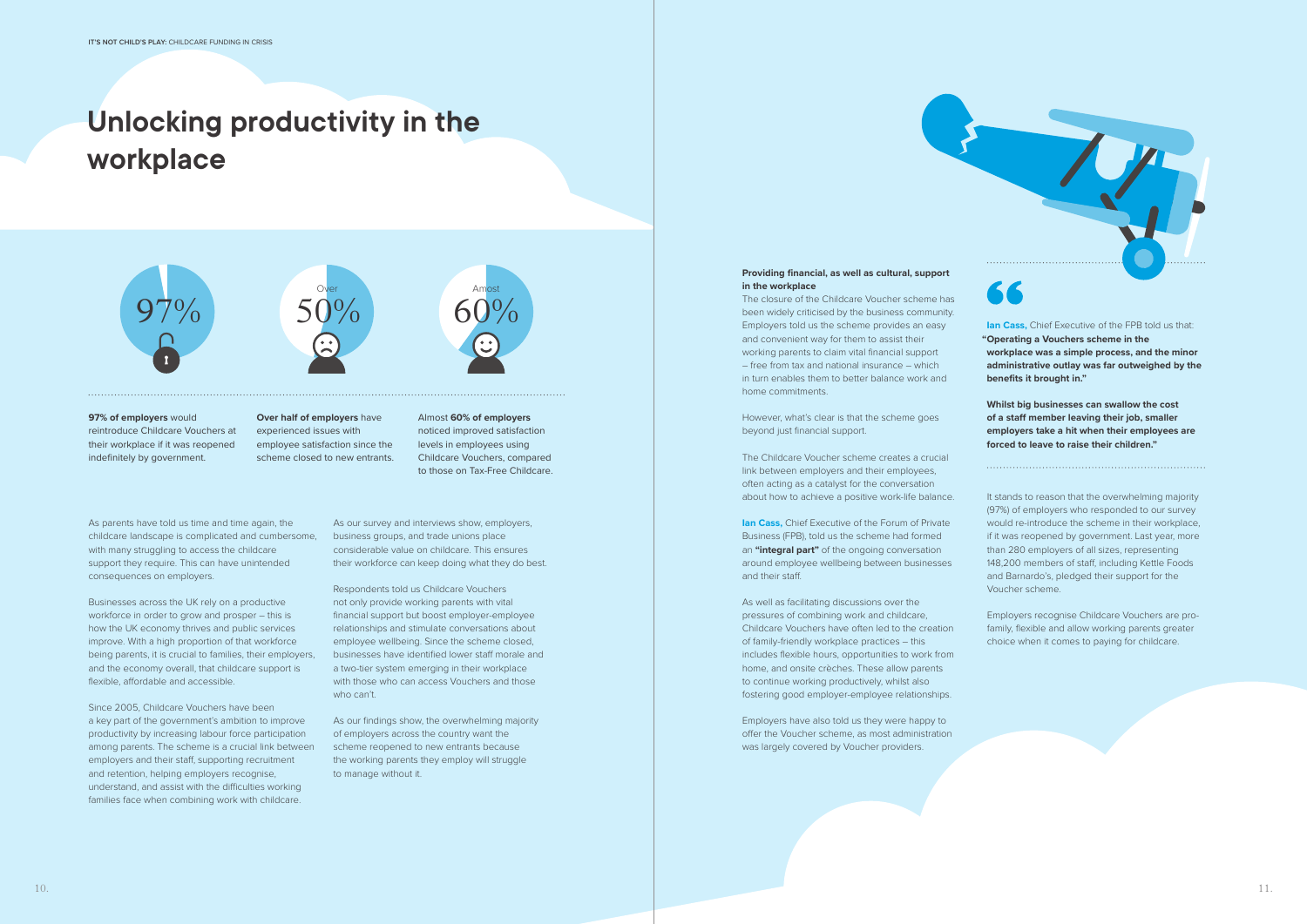### **Childcare Vouchers aiding recruitment and retention**

Up until its closure, Vouchers served as an effective recruitment and retention tool for employers, incentivising parents to apply for positions, encouraging employees to return after childbirth, and aiding overall career progression.

This effect is disproportionately impacting mothers, who want to work longer hours but find that the costs just don't add up. Research by The People's Pension found that four in ten women would choose to work longer hours if childcare was cheaper.<sup>6</sup>

For mothers who left the workforce after childbirth, almost half did so because it didn't make financial sense to keep working while paying childcare costs. A further 29% said they left work because they could not afford suitable childcare.<sup>7</sup>

However, following the scheme's closure, parents have told us they are increasingly weighing up the benefits of returning to work against the costs, with many choosing to stay at home to raise their children rather than face costly childcare fees.

## 50

We heard the same thing. Nearly half of employers responding to our survey said the closure of Vouchers had created issues for employees who are now unable to access sufficient childcare support. Only one in ten employers reported their staff had not experienced any difficulties.

Given that, since the financial crisis in 2008 productivity growth in the UK has been weak – approximately one fifth below its pre-crisis trend  $-$  this is significant. $9$ 

This has a knock-on effect on employers. If parents are forced to reconsider returning to work, this impacts employers' overall productivity and success as a business. This can also have a particularly damaging impact on smaller businesses.



### **' Two-tier' system in the workplace**

 Our survey highlighted the Childcare Voucher closure has had a considerable impact on employee satisfaction. More than two in five employers agreed it had led to a "two-tier" system in their workplace, where some parents can claim Childcare Vouchers while others are ineligible.

### One employer said the government's policy

**" is creating a division in the workforce", with some employees coming to them asking why their colleagues can benefit, but they cannot. Another employer said their staff "don't understand the discrimination – one employee gets the benefit, the next doesn't."** 



<sup>6</sup> The People's Pension, *The Gender Pensions Gap: Tackling the motherhood penalty,* 13 May 2019. lbid.<br>HMRC, Impact Assessment to the Childcare Payments Act 2014, January 2017.

<sup>9</sup> House of Commons Treasury Committee, *Childcare, Ninth Report of Session 2017–19*, 25 March 2018.

Our survey also found over half of employers had noticed issues with their employees' satisfaction, and we have heard from countless parents who told us of the distress and frustration they feel now they can no longer join the scheme.

For nearly six in ten employers, the closure of Childcare Vouchers has created issues for their employees who are unable to access sufficient childcare support.

The government noted the importance of access to affordable, high-quality childcare as it **"improves productivity in the workforce by reducing absenteeism and problems with timekeeping associated with childcare emergencies."**<sup>8</sup>

Our conversations with business groups have further illustrated this point, and many employers have noted the impact this is having on workplaces.

### **Jane van Zyl, CEO of Working Families, said:**

**" This report confirms that the closure of the Childcare Voucher scheme is bad for employers and bad for parents. The government's decision to close the scheme was disappointing—not least because in the workplace, Vouchers allowed employers to start conversations with parents about their family-friendly working policies and practice more broadly.** 

 **Working Families continues to call for Childcare Vouchers to reopen, running alongside Tax-Free Childcare, to allow parents the maximum amount of choice and enable them to choose the scheme that offers them the most support and helps them balance work and caring for their children in the way that works best for their families."**

**Kate,** who's just given birth to her first child after the scheme closed to new entrants, told us the Voucher scheme's alternatives don't provide the support she needs to stay in work and ensure her child receives high quality childcare. This means she's forced to rethink her return to work and weigh up the costs of childcare versus loss of income.

12.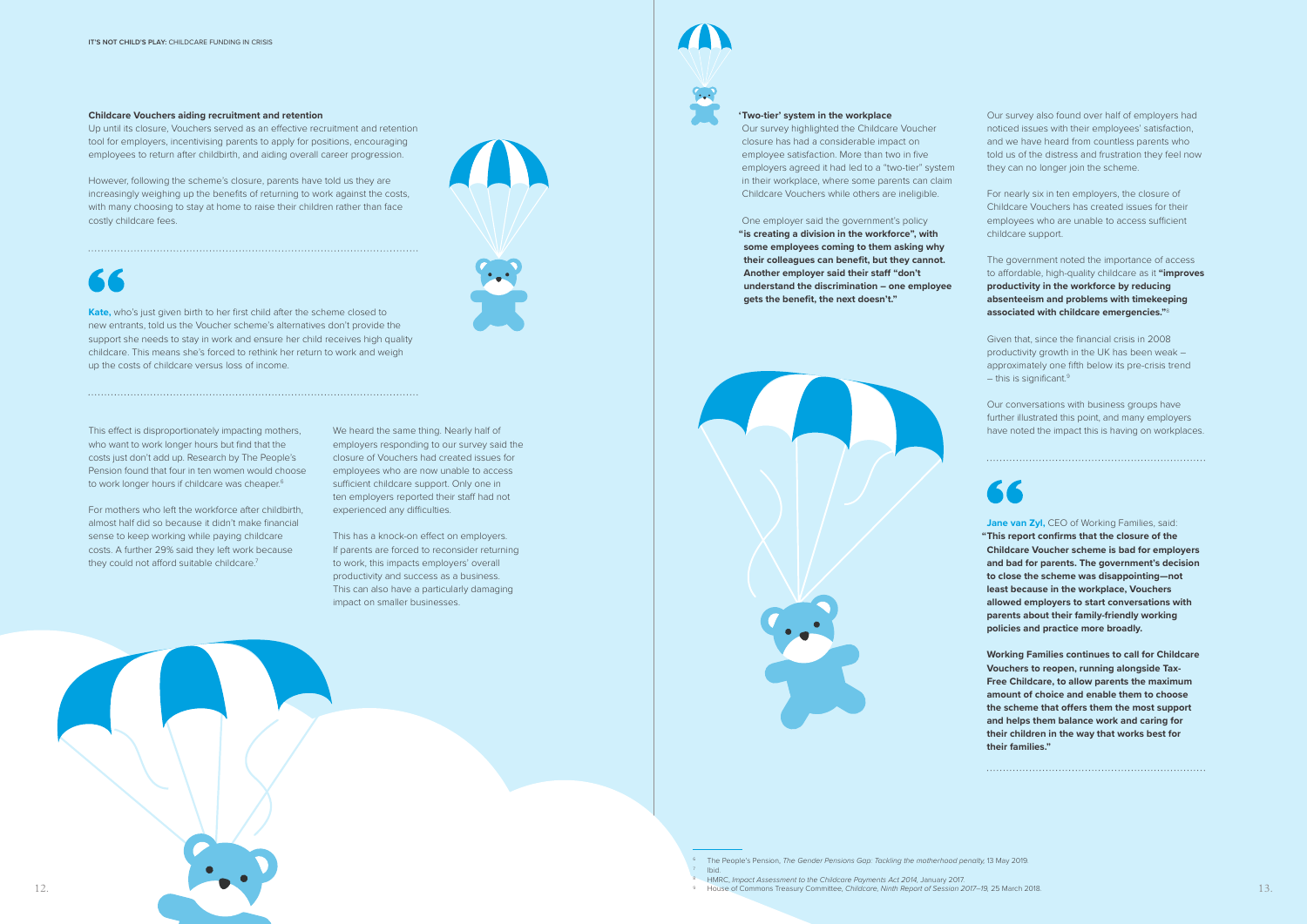## **Childcare providers under more pressure than before**

**Nearly half** of providers say the closure of Vouchers has created an increased administrative burden in helping parents navigate Tax-Free Childcare.

**Over half** say the closure of Vouchers has made it harder for parents to pay for childcare.

**46% prefer** Childcare Vouchers as a form or payment compared to the **5% that prefer** Tax-Free Childcare.

Findings from the National Day Nurseries Association's (NDNA) annual survey 2018 highlighted the top three concerns for the sector: Increasing staff wages, additional administrative burdens from the funded entitlement and Tax-Free Childcare, and making a profit or surplus.<sup>10</sup>

Nurseries and childminders have witnessed significant policy change over the past few years. With the launch of Tax-Free Childcare in April 2017, and the implementation of the 30 hours free childcare scheme the following September, the sector has had much to adapt to.

While many of these reforms have largely bedded in, it hasn't been without its problems.

The Early Years Alliance's recent survey, assessing the mental health and wellbeing impact of working in the early years sector, found administration and paperwork was the top concern for practitioners, with 25% of respondents considering leaving the sector due to stress or mental health difficulties.<sup>11</sup>

O

As our survey has found, the closure of Childcare Vouchers has only added to these pressures. With respondents reporting greater administrative burdens with Tax-Free Childcare, including online glitches and delays, and difficulties accepting payments, it's unsurprising nearly eight in ten providers support reopening Childcare Vouchers to new entrants – indefinitely.

### **Increased administrative burden of Tax-Free Childcare**

14. 15. <sup>10</sup> NDNA, 2018 Nursery Survey England, June 2018. 11 EYA, Minds Matter, The impact of working in the early years sector on practitioners' mental health and wellbeing, June 2018.

Our survey highlights that since the closure of Childcare Vouchers in October 2018, childcare providers are having to grapple with the additional administrative burden Tax-Free Childcare brings.

**Neil Leitch,** Chief Executive of the Early Years Alliance (EYA), confirmed this remains one of the key challenges facing the sector. He told us: **"The amount of additional administrative work and overheads as a result of the poor delivery and mechanism of Tax-Free Childcare has caused nurseries nothing but hassle."**

Nearly half of our survey's respondents strongly agreed or agreed the closure of Vouchers had increased the administration involved in supporting parents manage Tax-Free Childcare, with many having to devote significant time helping them navigate the complex and, at times, unreliable IT system.

Low funding rates, higher staff costs and rising business rates mean many providers are struggling to deliver care for young children sustainably.

The Childcare Voucher scheme is a wellfunctioning and reliable source of income for childcare providers, and its closure has only served to increase the pressure they're already experiencing by increasing their administrative burden and reducing flexibility when it comes to receiving payments for their childcare services.

Further demonstrating this is the fact 46% of childcare providers prefer Childcare Vouchers as a form of payment for their services, while only 5% prefer Tax-Free Childcare.







 He said all providers really want is a **"simplified approach", "something administratively straightforward and sound".** He concluded: **" Tax-Free Childcare is a mile off that mission."**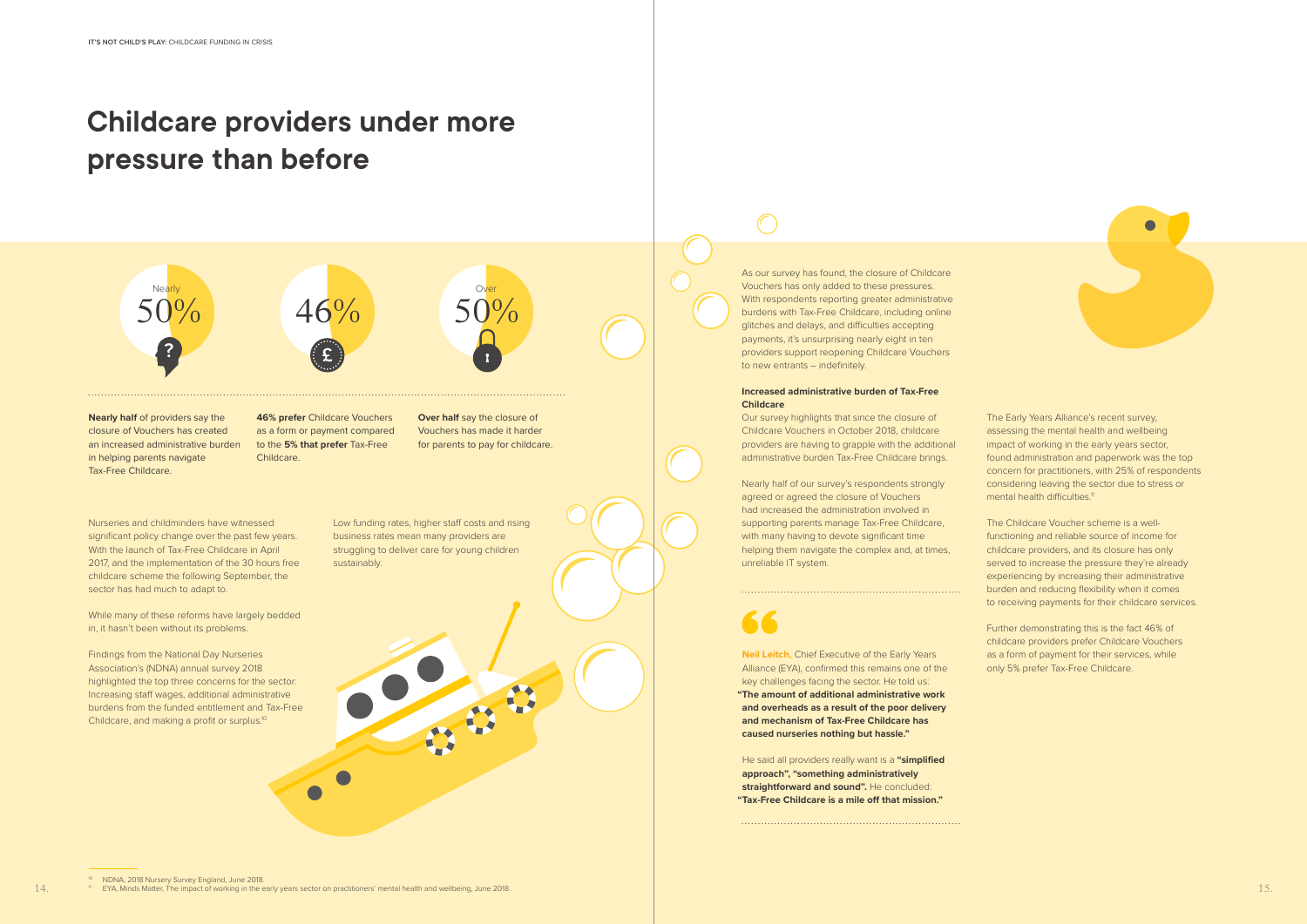### **Childcare providers facing difficulties receiving payments**

As well as staff taking time away from their roles to support parents, childcare providers are facing difficulties themselves, particularly when it comes to receiving payments for their services.

Over half of providers in our survey reported parents are finding it harder to pay for childcare as a result of the Childcare Voucher closure. Longstanding issues with Tax-Free Childcare's payment system have meant standing orders from parents to childcare providers have been delayed, with the media reporting parents have faced fines for late payments.12

These delays are significantly detrimental to childcare providers' cashflow and business sustainability, and discourage many from relying on the scheme as their main form of payment.



### **Liz Bayram,** Director of Policy and Public Affairs at PACEY said:

 She told us she couldn't risk not being paid and so can only accept parents who are either already claiming Childcare Vouchers or paying in cash.

**" We already know the UK's childcare funding system is one of the most complex for parents to navigate. Tax Free Childcare and 30 hours of funded early education have helped with families with the cost of childcare, but have increased cost and burden for providers.** 

**Limiting choice for providers and parents**  Administrative issues and penalties have been widely reported in the media and have unsurprisingly discouraged some childcare providers from signing up to receive Tax-Free Childcare, choosing instead to remain on Childcare Vouchers as their main form of payment.<sup>13</sup>

 **Increasingly it is registered childcare providers who are helping parents to work out what they are entitled to and how to claim it. Childcare Vouchers have long served a community of parents well and should remain an option for families, particularly as they are one of the few ways that employers can demonstrate they are family-friendly employers."**

> Alison's case – like many others – demonstrates the risk childcare providers feel they take on by signing up to receive payments through Tax-Free Childcare. And this is a risk many simply can't afford to take.

 **Alison,** one of the only childminders in her local area, told us she'd read so many negative stories about Tax-Free Childcare, particularly that childminders were experiencing significant delays in payments, that she made the decision to not enrol onto the scheme.

12 The Sun, *Childcare Glitch: Tax-Free Childcare error leaves parents facing fines and childminders unpaid,* 7 November 2018; MoneySavingExpert, 22,000 tax-free childcare payments delayed - here's what you need, 7 November 2018.<br>The Guardian, Thousands still unable to claim free childcare after HMRC site problems, 23 August 2017; Nursery Wo

16. *Parents' complaints about Tax-Free Childcare top 4,500,* **30 November 2018.** 

**" The Voucher scheme was already such a success that I do not understand why it needed to be changed when the new scheme is having so many problems. Childcare Vouchers are so easy to use and access for both Childminders and parents."**

This is evident in the stories sent to us by childcare providers.

Paul, a father eligible Tax-Free Childcare, told us his current childcare provider **"who is excellent"** and as such he **"wouldn't consider changing"** isn't currently registered to receive Tax-Free Childcare payments, so Paul is unable to get any financial assistance with childcare costs.

This not only limits childcare providers' ability to build a sustainable and growing business or plan for the future, it makes it harder for families to find affordable and accessible childcare, with many being forced to look further afield.

### One childcare provider told us:

**" Tax-Free Childcare has been a nightmare for parents and providers alike, with parents being unable to find providers and providers not being able to know when they are getting paid. There is no email confirmation of payments ready to be made, no communication at all, in fact. Thousands of childminders were about £1,000 out of pocket at Christmas due to lack of payments being made on time, and this resulted in late payment fines."**

### Another said:

**" The government makes everything so hard to sign up to and follow. Vouchers allow us to quickly log onto our account and check pending payments and quickly allocate them to parents' accounts if they don't show on the bank statements. This is simple and we can check historical payments easily too if there are any payment queries. This kind of thing is not possible on TFC and parents are reluctant to use it as they find the system too difficult to navigate!"**

A D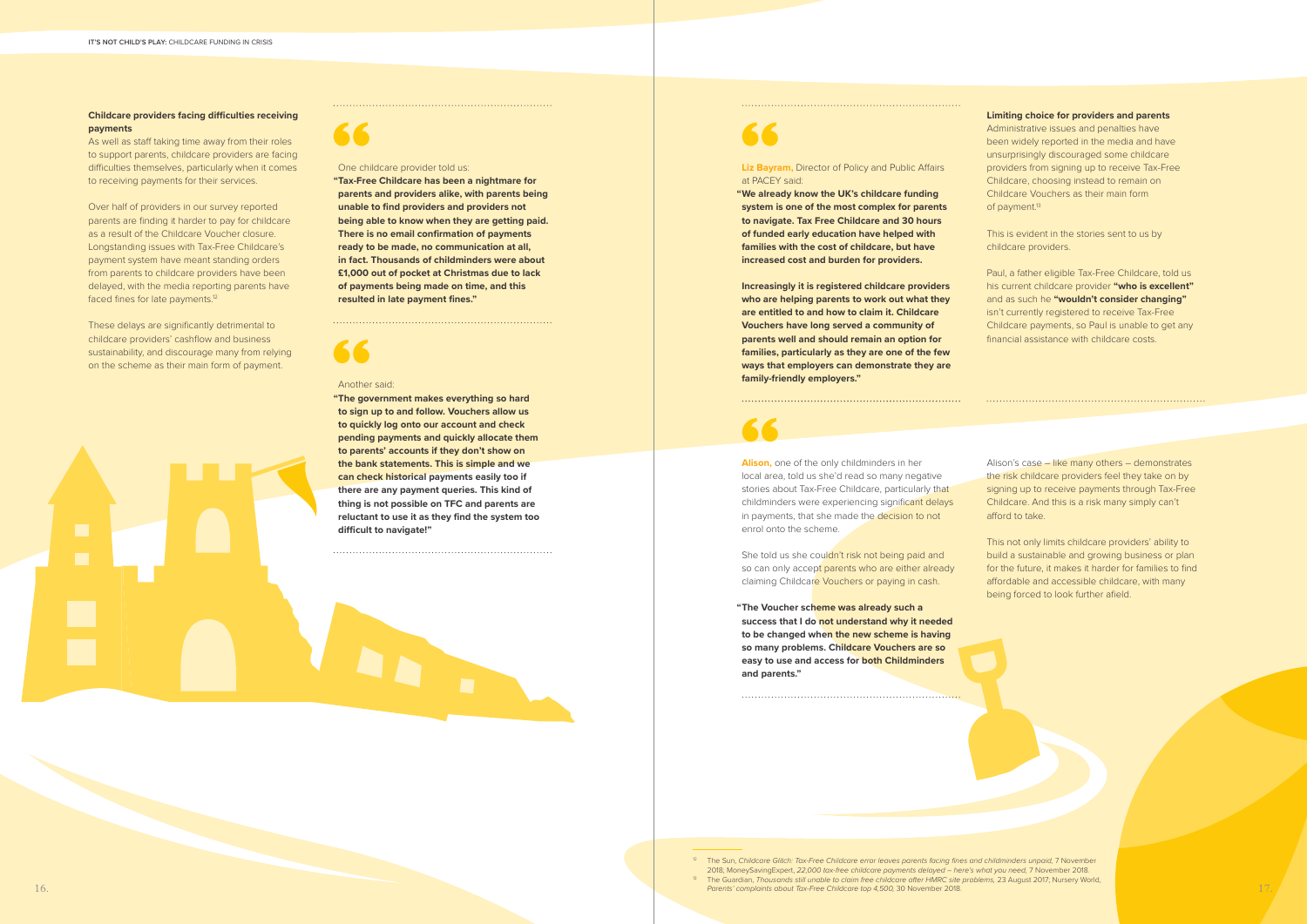## **Cost-benefit analysis of Childcare Vouchers and Tax-Free Childcare**

Since its introduction, Tax-Free Childcare has had woefully low take-up. As of March 2019, 125,000 families across the country were using the scheme, against a planned (and budgeted for) take-up of 415,000 by the end of October 2017.<sup>15</sup>

Now, more than ever, hard-working families need the support that Vouchers can offer.

### **Parents left out by Tax-Free Childcare**

Driven by the insufficient support Tax-Free Childcare provides and the sheer complexity of the system, only one in 14 eligible families who qualify for the help, have done so to date.<sup>16</sup>

Tax-Free Childcare is making thousands of working

families worse off across the country.

Childcare costs are soaring, with families now paying an average of £6,600 a year for a 25-hour place with a nursery or childminder for each child

At the current rate of take-up, it will be April 2021 before the Government hits this target, at which point they will be three years and eight months behind schedule.

In comparison, Vouchers is estimated to support at least 700,000 families, and since its introduction in 2005 has helped millions of families with their childcare costs.

Even since the scheme's closure to new entrants, Voucher providers' data shows that the scheme's users remain stable.

Parents are clinging on to the scheme that they know provides the support they need – Childcare Vouchers.

**Becky O'Connor,** personal finance specialist at Royal London, the mutual insurer, said: **" Parents have to make big decisions about how to fund childcare without fully understanding the facts about which scheme will save them the most money.**

### **HMRC spend on TFC**

The Office for Budget Responsibility (OBR) had forecast government spending on Tax-Free Childcare would reach £800 million in 2017-18.

**Suppport parents are losing**  Suppport parents are losing  $=$   $\frac{27}{63}$  m

However, this figure was revised down to £37 million specifically because of low take-up of Tax-Free Childcare.<sup>17</sup> This means that parents are losing out on at least £750 million of support.



on childcare support under

Tax-Free Childcare.

under the age of two.<sup>14</sup>

Part-time childcare for a child under two now





per year.

Whilst government framed its argument for closing the Voucher scheme as an opportunity to recoup lost Treasury revenue, this fails to recognise the significance of this support for families to meet their childcare costs.

Furthermore, following the closure of Vouchers, there are now a significant number of families for whom returning to work after childbirth does not make financial sense. This of course can lead to fewer parents working, bringing in less in tax receipts, dragging down productivity, exacerbating gender imbalance in the workforce and contributing less to the economy.





 **This lack of information and support means many parents could be choosing Tax-Free Childcare, despite the possibility that vouchers would be better for them over the long term.**

 **Tax-Free Childcare is great news for some parents, but for many, it's the poorer cousin of the Voucher scheme it is replacing."**

## =£800m

**Revised figure due to low take-up of TFC**

**Government's initial forecast for spending on TFC**

<sup>14</sup> Coram Family and Childcare, Childcare Survey 2019, 28 February 2019.

18. The MMRC, Tax-Free Childcare Statistics, 22 May 2019; BBC, Tax-free childcare helps just a fifth of families, 18 February 2019. The Childcare helps just a fifth of families, 18 February 2019. The Childcare helps just a

<sup>16</sup> Ibid.

 $=\frac{237m}{m}$ 

<sup>17</sup> BBC, Tax-free childcare helps just a fifth of families, 18 February 2019.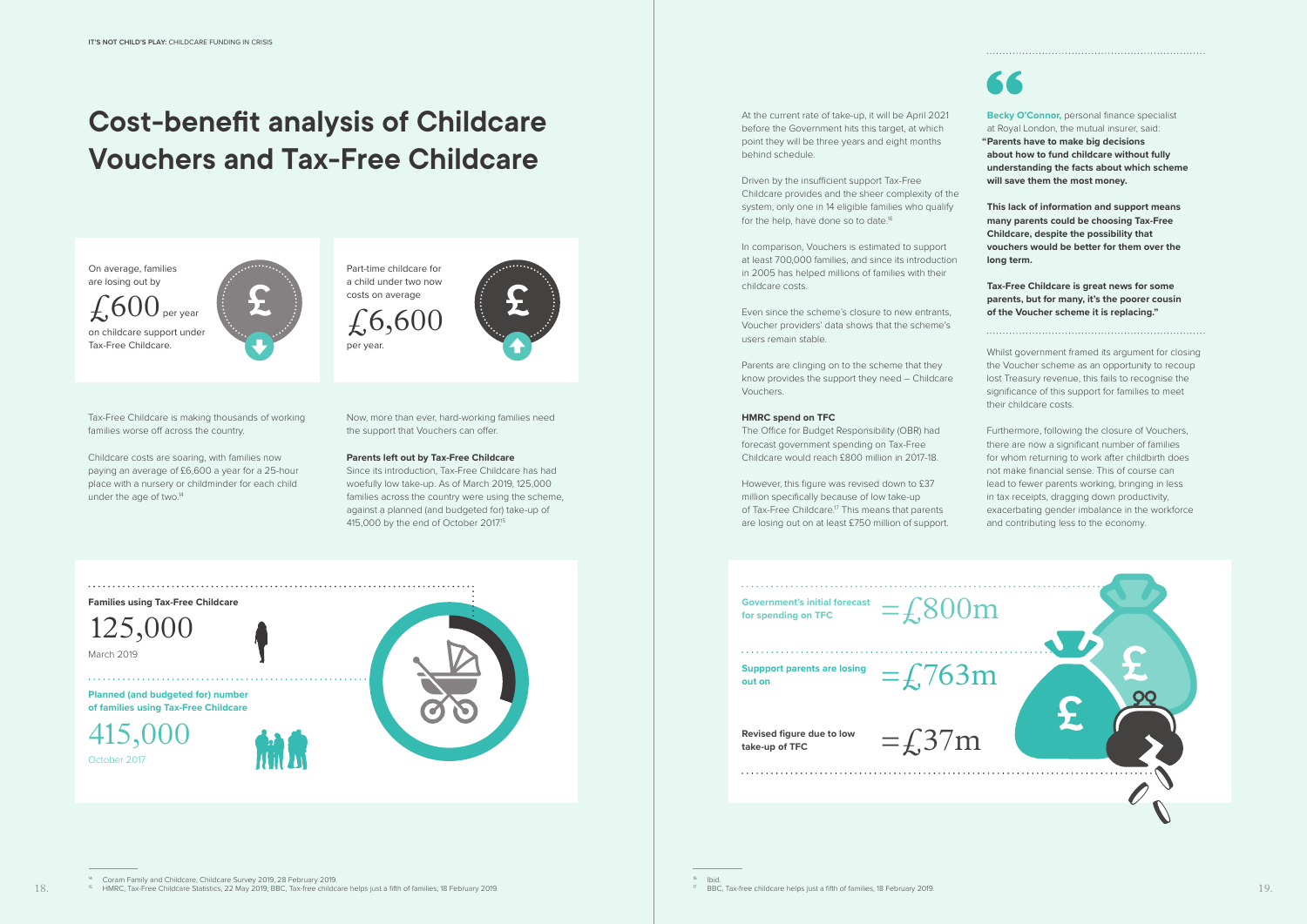In comparison, families made savings on average of more than £1,000 a year under the Childcare Voucher scheme, according to analysis of data from a recent Freedom of Information request submitted to HMRC.

This means that under Tax-Free Childcare, on average, families are receiving around £600 less on childcare support per year at a time of rising costs.

The difference in contribution the two schemes make to families' childcare costs, goes a long way towards explaining why parents using Tax-Free Childcare feel so **"short-changed."**

### **Forecast**

And yet, whilst Tax-Free Childcare clearly is not meeting families' needs, the Office for Budget Responsibility has forecast that government spending on the scheme will reach £1 billion by 2023-24.18

This, despite delivering less for families, will be a significantly greater cost to government than Childcare Vouchers was prior to its closure in October 2018.

The support the schemes provide to working families are significantly different. In 2018, under Tax-Free Childcare, families saved just £352 per year from their childcare bill, according to the latest figures from HMRC.

| <b>Family characteristics</b>                                                                           | <b>Support</b><br>offered by CCV | <b>Support</b><br>offered by TFC |
|---------------------------------------------------------------------------------------------------------|----------------------------------|----------------------------------|
| Two parent household                                                                                    | £933'                            | Not eligible                     |
| - One parent working, one parent not working                                                            |                                  |                                  |
| - Basic rate tax-payer                                                                                  |                                  |                                  |
| - Average yearly childcare expenditure (£1,716) on one child                                            |                                  |                                  |
| Two parent household                                                                                    | £1,866                           | £676                             |
| - Both parents working                                                                                  |                                  |                                  |
| - Both basic rate tax-payers<br>- Average yearly childcare expenditure (£3,380) on one child            |                                  |                                  |
|                                                                                                         |                                  |                                  |
| <b>Two parent household</b>                                                                             | £1,866                           | £1,352                           |
| - Both parents working                                                                                  |                                  |                                  |
| - Both basic rate tax-payers<br>- Double average yearly childcare expenditure (£6,760) on two children  |                                  |                                  |
|                                                                                                         |                                  |                                  |
| <b>Two parent household</b><br>- Both parents working                                                   | £1,866                           | £2,028                           |
| - Both basic rate tax-payers                                                                            |                                  |                                  |
| - Triple average yearly childcare expenditure (£10,140) on three children                               |                                  |                                  |
| <b>Two parent household</b>                                                                             | £1,250                           | £676                             |
| - Both parents working                                                                                  |                                  |                                  |
| - Both higher rate tax-payers<br>- Average yearly childcare expenditure (£3,380) on one child           |                                  |                                  |
|                                                                                                         |                                  |                                  |
| Two parent household                                                                                    | £1,250                           | £1,352                           |
| - Both parents working                                                                                  |                                  |                                  |
| - Both higher rate tax-payers<br>- Double average yearly childcare expenditure (£6,760) on two children |                                  |                                  |
| Two parent household                                                                                    | £1,250                           | £2,028                           |
| - Both parents working                                                                                  |                                  |                                  |
| - Both higher rate tax-payers                                                                           |                                  |                                  |
| - Triple average yearly childcare expenditure (£10,140) on three children                               |                                  |                                  |
| Two parent household                                                                                    | £1,246                           | Not eligible                     |
| - Both parents working                                                                                  |                                  |                                  |
| - Both additional rate tax-payers<br>- Average yearly childcare expenditure (£3,380) on one child       |                                  |                                  |
|                                                                                                         |                                  |                                  |
| <b>Single parent household</b>                                                                          | £933                             | £447.20                          |
| - One parent working                                                                                    |                                  |                                  |
| - Basic rate tax-payer                                                                                  |                                  |                                  |
| - Average yearly childcare expenditure (£2,236) on one child                                            |                                  |                                  |
| <b>Single parent household</b>                                                                          | Not eligible                     | £447.20                          |
| - Self-employed<br>- Average yearly childcare expenditure (£2,236) on one child                         |                                  |                                  |
|                                                                                                         |                                  |                                  |

### **Comparison of financial support**

**Tim Roache,** GMB General Secretary, said: **" Childcare shouldn't cost an arm and a leg. It makes sense for working parents, employers and the economy as a hole to be supporting people back into work after they've had kids, instead we're seeing barriers being put in their way and costs going up.** 

 **Scrapping this established programme is self-defeating and will make 800,000 working parents worse off. The Government needs to think again."**

## 50

20. <sup>18</sup> Based on the average yearly childcare costs in Department for Education, *Childcare and early years survey of parents: 2018*, 20 December 2018. **19 BC, Tax-free childcare helps just a fifth of families, 18 Februar**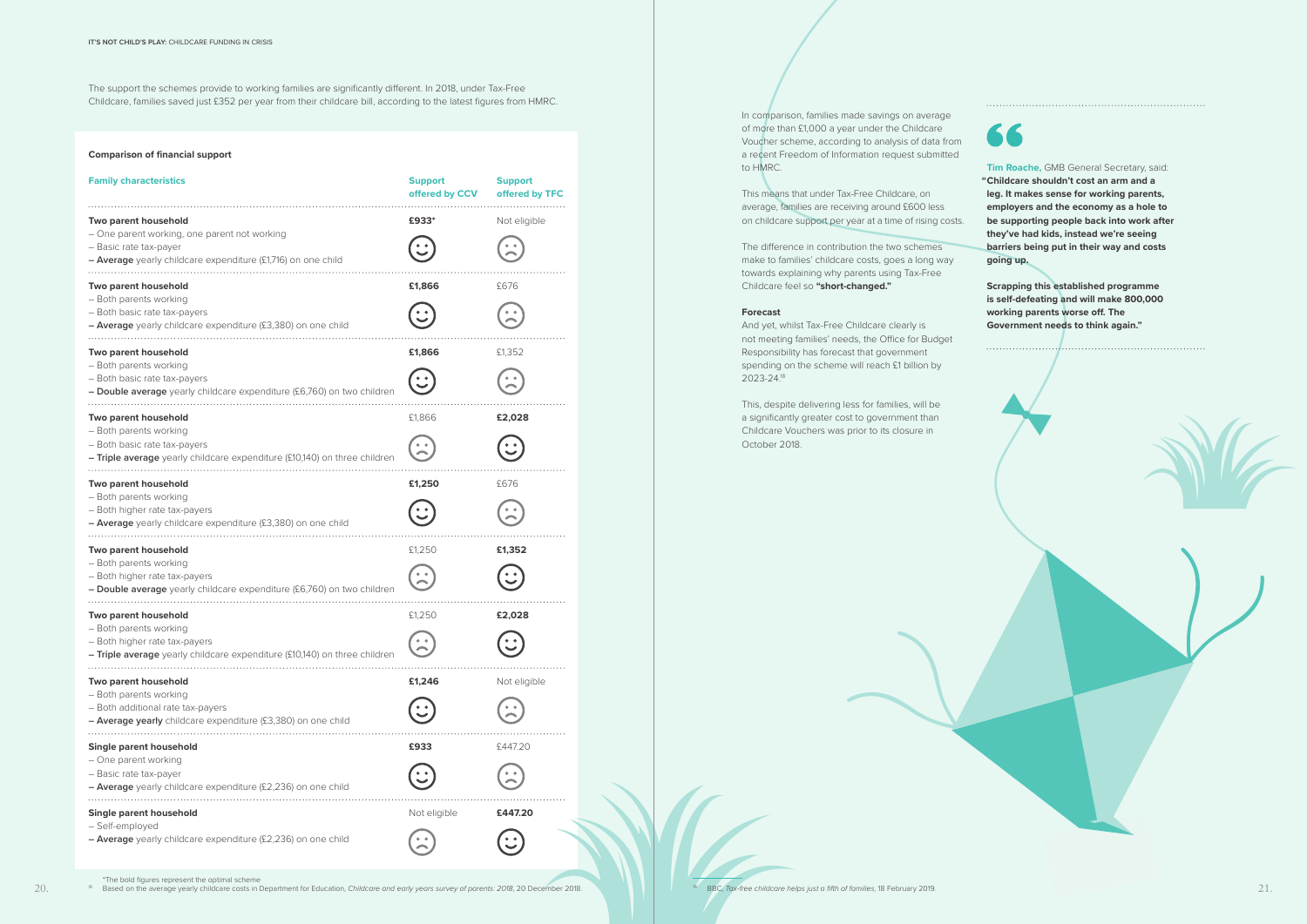

## **Appendices**

 Today's parents face considerable challenges balancing their work and family commitments. The demands of work in an increasingly competitive economy combined with the strain of childcare mean families are finding it harder than ever to strike the right work-life balance.

 These demands on family life create considerable challenges. As our survey has highlighted, rising childcare costs can result in parents, predominantly working mothers, questioning the benefits of staying in work.

 However, there are also opportunities to be seized. We believe the UK's childcare policy must seek to prioritise and promote:

- **Choice:** The framework of childcare support for working families must offer parents the choice about how to balance work and family needs. The government's role is to ensure families have that choice, enabling them greater access and freedom to use, and do, what they feel is best for their family.
- **A greater role for employers:** Childcare matters, both to employers and their employees, and employers have a responsibility to support all staff in this respect. Removing barriers at work will extend opportunities for working parents, especially women, attracting greater talent into the workforce and boosting productivity.
- **Simplicity:** As it stands, the childcare funding system can be excessively complicated, with families struggling to find their way to the support they need. They need a simple, progressive funding system that ensures every parent gets the support they are entitled to and the freedom to spend it how they need.

A framework of childcare support that incorporates these principles will: help boost employment and productivity; enhance employer / employee engagement; and improve gender balance in the workforce. This in turn will result in economic benefits for families, employers and the wider economy.

> I was made redundant and forced off the scheme. When I get a new job, I won't be able to re-join the Childcare Voucher scheme. This means I won't be able to get the childcare support my children need. I didn't choose this situation, I'm just simply dealing with the change.

Before its closure in October 2018, Childcare Vouchers formed a core part of the UK's childcare offer, underpinned by the three principles we have outlined. It is clear that its nominal successor, Tax-Free Childcare, is not delivering on these core principles and is falling below expectations.

> I'm a basic rate tax-payer and decided to leave my job when the Voucher scheme closed, because childcare costs now outweigh my wage. It's not worth me staying in employment!

Closing Childcare Vouchers has clearly been a backwards step, leaving a hole in the current childcare support framework. Reopening the Childcare Voucher scheme to new entrants and allowing participants to move between employers and continue to access Vouchers would be a quick and easy fix to the issues we've explored. The scheme is tried and tested and hugely popular with its users. Furthermore, the infrastructure to run the scheme is already up and running so would require no new IT or administrative systems to be established.

Such a move would: provide working families with greater choice of childcare support that suits their individual needs; re-engage employers in positive discussions surrounding childcare and improve employee satisfaction; and provide childcare providers with continued (and improved) access to a reliable and vital source of income at a time of severe financial strain.

Getting the right childcare support framework in place is critical, both for individual working families and for the success of the UK economy as a whole. We therefore recommend that re-opening Childcare Vouchers to new entrants should be a top priority for the next government.

### **• Kerry**

 I used the government's childcare calculator and worked out Vouchers would save me a fortune off my childcare costs. But when I went to apply, I was told it was no longer open to new applicants.

### **• Annie**

 My husband and I switched to the Tax-Free Childcare system as we thought it would help us more financially. But the scheme has been a nightmare and so many of my childcare costs, like breakfast and after school clubs, aren't covered by the scheme.

### **• Rene**

### **• Anna**

 I work as a contractor and when my current posting ends, I'll be forced off the scheme. This means my kids will miss out on after school clubs because I can no longer budget for them. People leave jobs all the time, it's often not their choice!

### **• Kunal**

 I'm a trainee doctor and have to rotate NHS Trusts every 6 months as part of my training. When I leave my current posting, I'll be forced out of the Voucher scheme.

### **• Kirsty**

### **• Gemma**

 I work for the NHS and lost access to the Voucher scheme after I moved from one NHS Trust to another. Because I didn't choose to move employers, I feel unfairly punished.



### **• Danni**

 I wasn't told the Voucher scheme was closing, and now I'll be left financially worse off. The new scheme doesn't benefit us as much as the Voucher scheme did.

### **• Gemma**

 I was hugely disappointed to hear the Scheme had recently closed. The cost of childcare is huge, and Vouchers would have massively helped me return to work and afford quality care for my baby. Now me and my husband are unsure we'll be able to make ends meet.

### **• Tracey**

 The closure of the Voucher scheme has had a huge impact on my career. There are no opportunities to progress in my current role, and so I was looking to move employer. But leaving my current job would mean leaving the scheme and I'd probably end up being penalised by increase childcare costs. This will definitely impact more women than men too. The closure of Vouchers hampers the career opportunities of working mums everywhere.

### **• Chris**

 I have been so impressed with the service, as a user of Childcare Vouchers. It's such a shame the government have now closed this. On top of that, the government has failed to communicate the closure of Vouchers properly and so I've been left out of pocket.

### **• Kate**

 I'm a new parent who's been told I won't be able to access Childcare Vouchers, and alternatives don't provide the support I need to carry on working and ensure my children receive high quality childcare. This means I'm having to rethink my return to work, as the cost versus loss of income means I will be left out of pocket.

**Parents' experiences of the Childcare Voucher closure**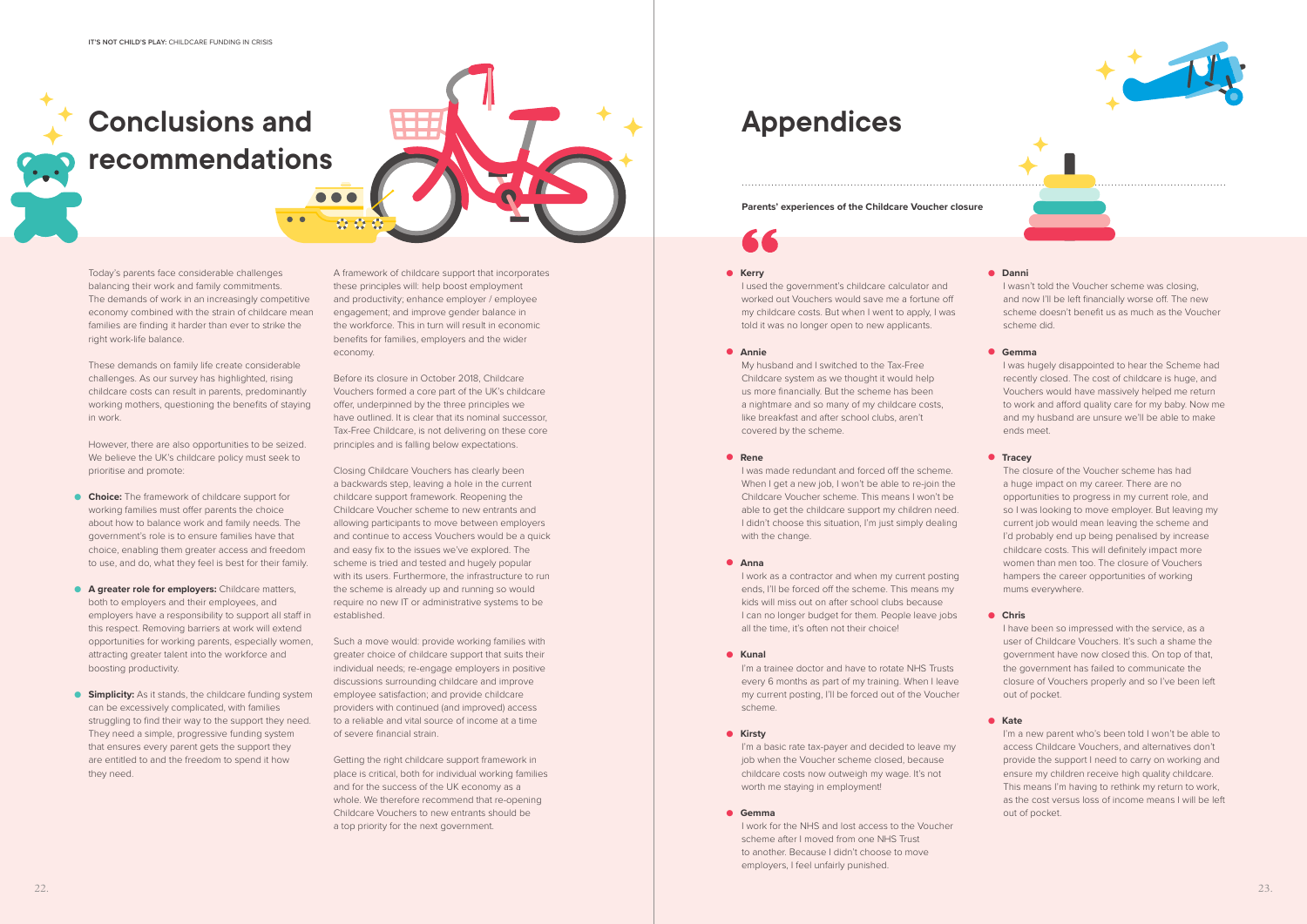## **Bibliography**

### **List of interviewees**

**Becky O'Connor, Personal Finance Specialist, Royal London Tim Roache,** General Secretary GMB Union **Ian Cass, Chief Executive, Forum of Private Business Liz Bayram,** Chief Executive, PACEY **Neil Leitch,** Chief Executive, Early Years Alliance **Aoife Hamilton,** Policy and Information Manager, Employers for Childcare **Jane van Zyl, Chief Executive, Working Families** 

### **Sources/Bibliography**

BBC, Tax-free childcare helps just a fifth of families, 18 February 2019 Coram Family and Childcare, Childcare Survey 2019, 28 February 2019 CVPA's analysis of HMRC Receipts, February 2019 EYA, Minds Matter, The impact of working in the early years sector on practitioners' mental health and wellbeing, June 2018 Hansard, Children: Day Care: Written question – 193504, 28 November 2018 HMRC, Impact Assessment to the Childcare Payments Act 2014, January 2017 HMRC, Tax-Free Childcare Statistics, 13 December 2018 House of Commons Treasury Committee, Childcare, 25 March 2018 MoneySavingExpert, 22,000 tax-free childcare payments delayed – here's what you need, 7 November 2018 NDNA, 2018 Nursery Survey England, June 2018 Nursery World, Parents' complaints about Tax-Free Childcare top 4,500, 30 November 2018 The Guardian, Thousands still unable to claim free childcare after HMRC site problems, 23 August 2017 The People's Pension, The Gender Pensions Gap: Tackling the motherhood penalty, 13 May 2019 The Sun, Childcare Glitch: Tax-Free Childcare error leaves parents facing fines and childminders unpaid, 7 November 2018 The Telegraph, New childcare tax scheme on course to hand Government huge saving, 26 March 2019

## **Methodology**

### **This report is informed and has been developed through:**

- An anonymous survey of parents, childcare providers and employers across the country, which ran for six weeks between 3rd April and 15th May 2019.
	- Parents: current users 17,722
- Parents: those who missed out 964
- Employers: 808 respondents
- Childcare providers: 1,130 respondents
- Analysis of HMRC spending data on Tax-Free Childcare and Childcare Vouchers, and the CVPA's data on Childcare Vouchers.
- Comprehensive interviews with employers, business groups, trade unions and charities, taking place in April and May 2019.
- Case study contributions from parents and employers through our website (https://futureofchildcaresupport. com/), before and after the Childcare Voucher scheme closed to new entrants, and responses to our survey.